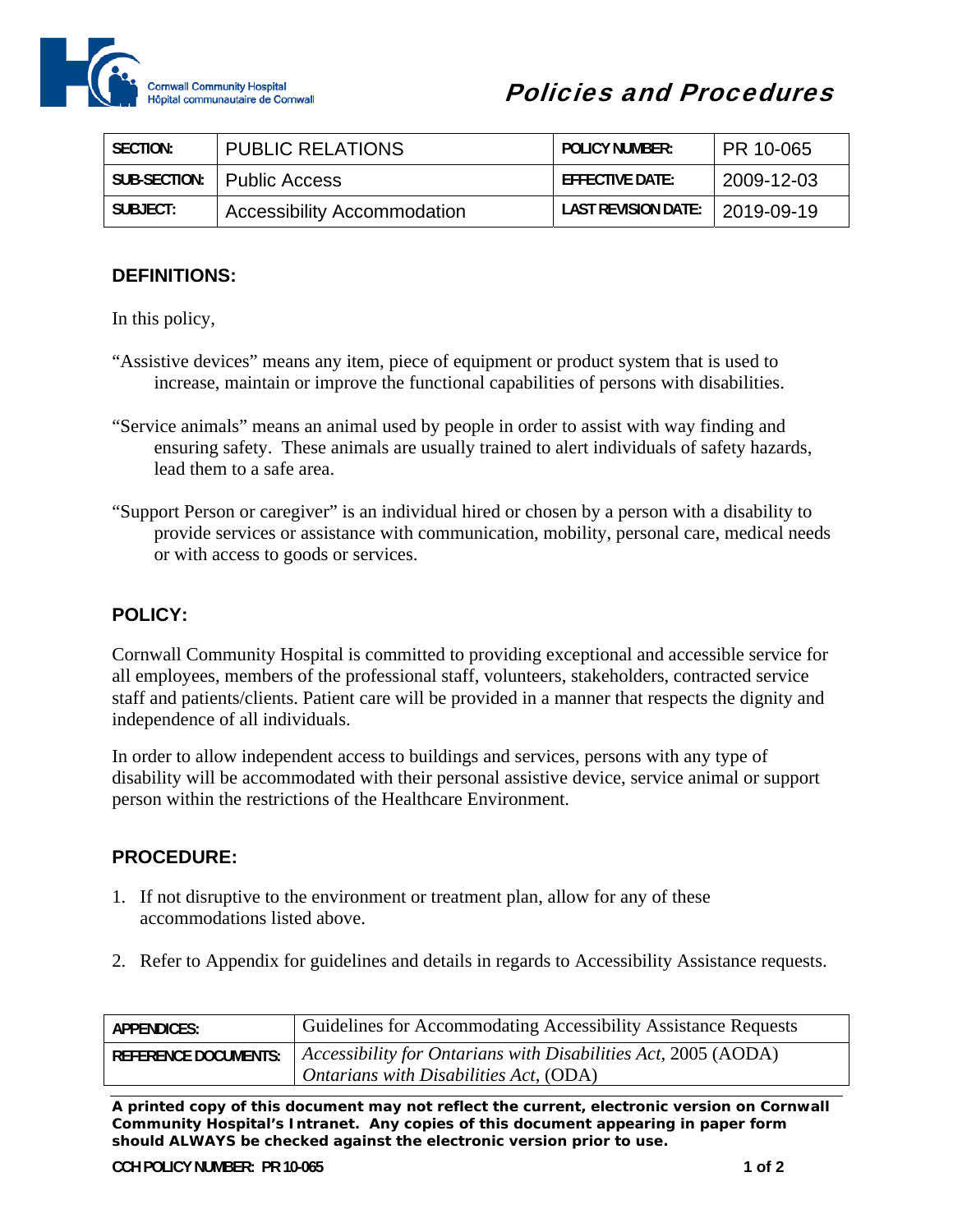|                            | CCH Policy No. IC 10-057 – Pet Visitation Policy  |                                |  |  |  |
|----------------------------|---------------------------------------------------|--------------------------------|--|--|--|
|                            | CCH Policy No. PC $05-p-170$ – Pet Therapy Policy |                                |  |  |  |
| <b>REPEALED POLICIES:</b>  | PE 05-057 – Personal Assistive Devices            |                                |  |  |  |
|                            | $PR 10-061 - Service Animals$                     |                                |  |  |  |
| APPROVAL PROCESS:          | Accessibility Committee $-2019-02-11$             |                                |  |  |  |
|                            | Senior Administration Team - 2019-07-24           |                                |  |  |  |
|                            | Governance Committee - 2019-08-16                 |                                |  |  |  |
|                            | Board of Directors $-2019-09-19$                  |                                |  |  |  |
| <b>APPROVAL SIGNATURE:</b> |                                                   | Jeanette Despatie              |  |  |  |
|                            |                                                   | <b>Chief Executive Officer</b> |  |  |  |

*Version française disponible sous l'objet " Mesures d'adaptation à des fins d'accessibilité "* 

*A printed copy of this document may not reflect the current, electronic version on Cornwall Community Hospital's Intranet. Any copies of this document appearing in paper form should ALWAYS be checked against the electronic version prior to use.*